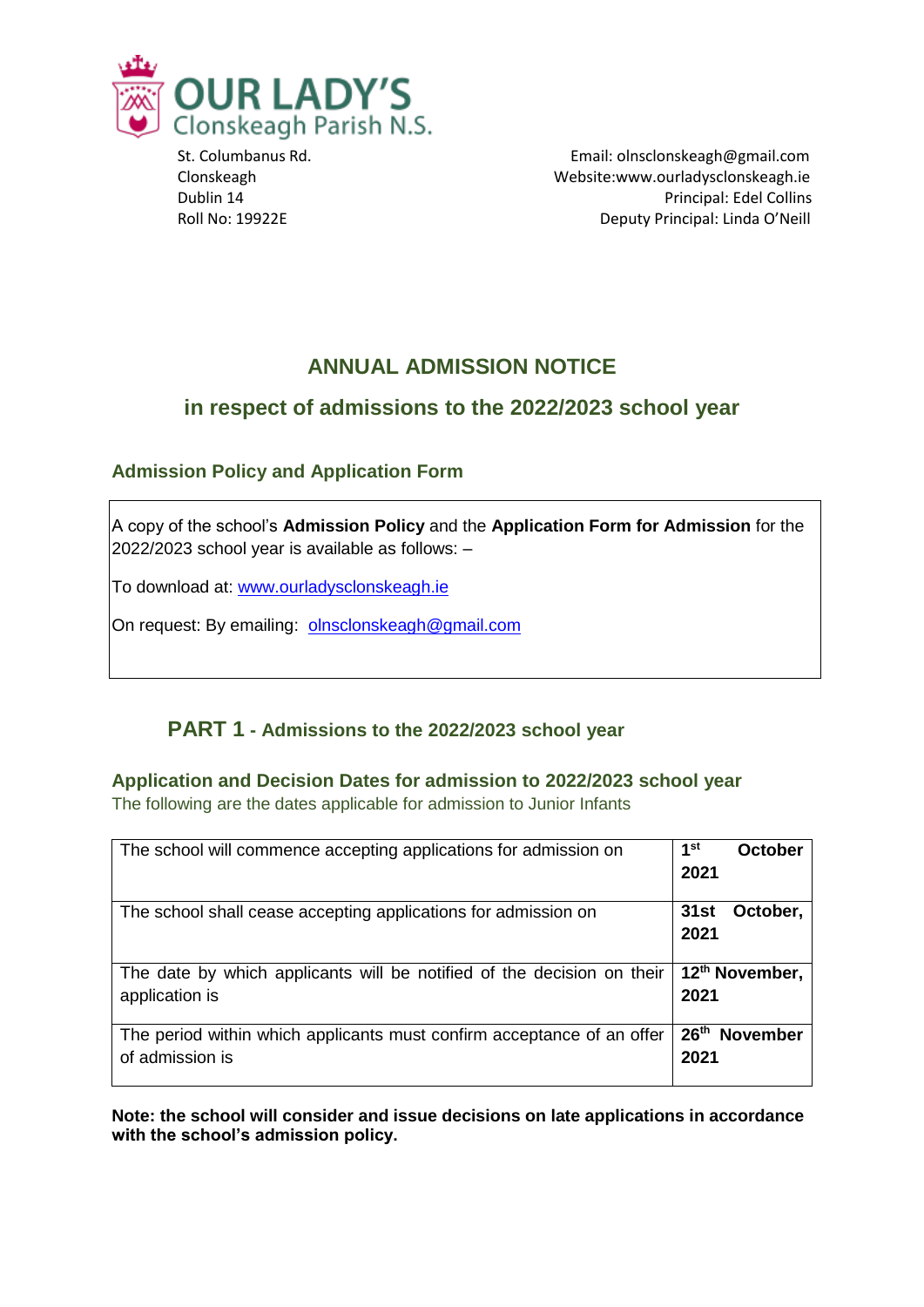

 St. Columbanus Rd. Email: olnsclonskeagh@gmail.com Clonskeagh Website:www.ourladysclonskeagh.ie Dublin 14 Principal: Edel Collins Roll No: 19922E Deputy Principal: Linda O'Neill

#### **\*Failure to accept an offer within the prescribed period above may result in the offer being withdrawn**

#### **Number of places being made available in 2022/2023**

| The number of places being made available in Junior Infants is                                                                                                              | 30  |
|-----------------------------------------------------------------------------------------------------------------------------------------------------------------------------|-----|
| The number of residential places is (boarding schools only)                                                                                                                 | N/A |
| The number of non-residential places is (boarding schools only)                                                                                                             | N/A |
| The number of places being made available in the special class* catering<br>for children with [insert category or categories of SEN catered for in the<br>special class] is | N/A |

### **PART 2 - Admissions to the 2021/2022 school year**

#### **Information regarding the admission process for the Intake Group for Junior Infants for the 2021/2022 school year**

In respect of the 2021/2022 school year, the total number of applications for admission received by the school was 91.

| Breakdown of places allocated for the 2021/2022 school year: |                                                                                                                                     |  |
|--------------------------------------------------------------|-------------------------------------------------------------------------------------------------------------------------------------|--|
| Number of places available:                                  | 28                                                                                                                                  |  |
| Number of applications received:                             | 89                                                                                                                                  |  |
| Number of Offers made and accepted<br>under each criteria:   | A description of each criterion used and the<br>number of places offered and accepted under that<br>criterion must be entered here. |  |